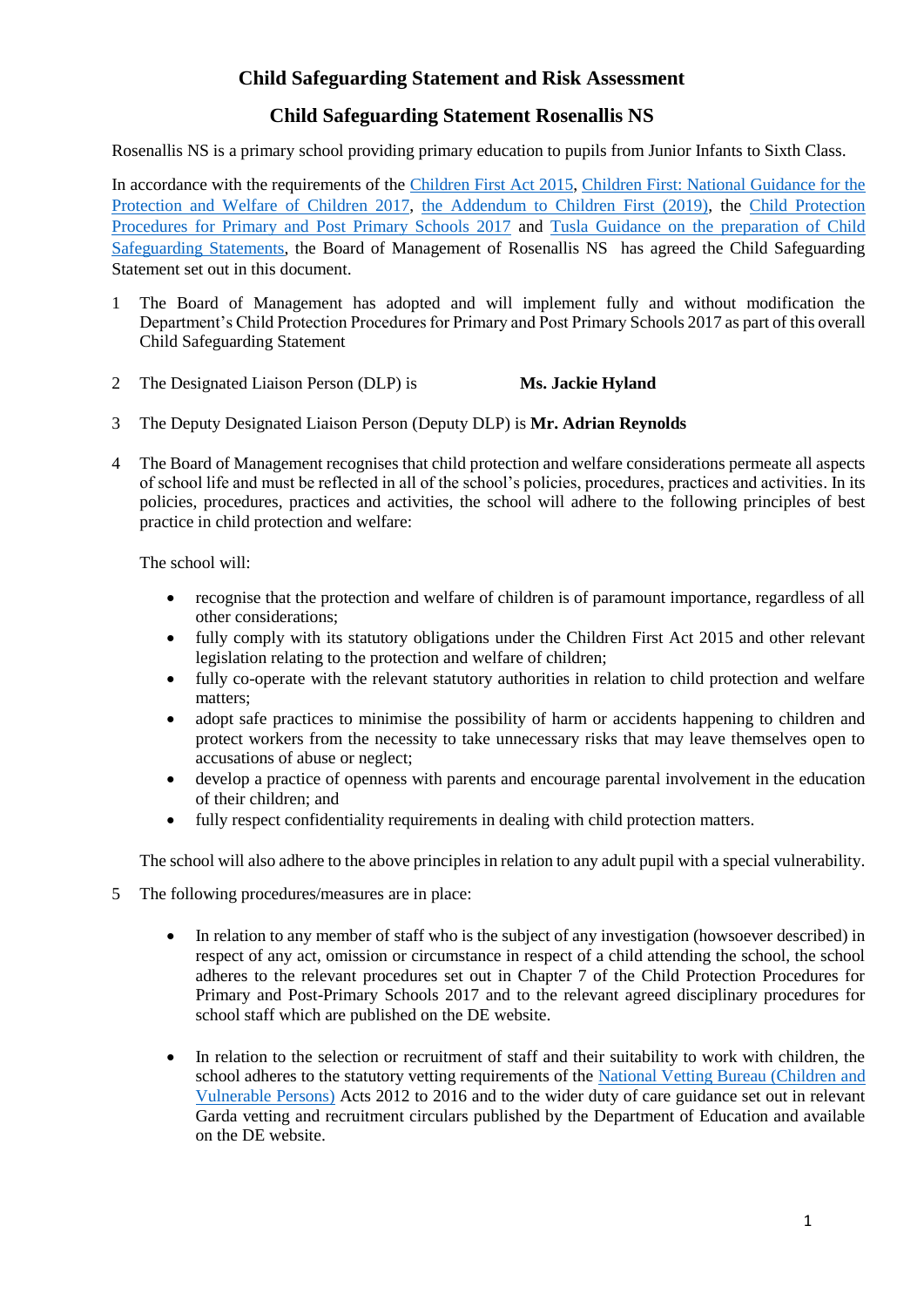- In relation to the provision of information and, where necessary, instruction and training, to staff in respect of the identification of the occurrence of harm (as defined in the 2015 Act) the school-
	- Has provided each member of staff with a copy of the school's Child Safeguarding Statement
	- $\triangleright$  Ensures all new staff are provided with a copy of the school's Child Safeguarding Statement
	- $\triangleright$  Encourages staff to avail of relevant training
	- Encourages Board of Management members to avail of relevant training
	- $\triangleright$  The Board of Management maintains records of all staff and Board member training
- In relation to reporting of child protection concerns to Tusla, all school personnel are required to adhere to the procedures set out in the Child Protection Procedures for Primary and Post-Primary Schools 2017, including in the case of registered teachers, those in relation to mandated reporting under the Children First Act 2015.
- In this school the Board has appointed the abovenamed DLP as the "relevant person" (as defined in the Children First Act 2015) to be the first point of contact in respect of the schools child safeguarding statement.
- All registered teachers employed by the school are mandated persons under the Children First Act 2015.
- In accordance with the Children First Act 2015 and the Addendum to Children First (2019), the Board has carried out an assessment of any potential for harm to a child while attending the school or participating in school activities. A written assessment setting out the areas of risk identified and the school's procedures for managing those risks is included with the Child Safeguarding Statement.
- The various procedures referred to in this Statement can be accessed via the school's website, the DE website or will be made available on request by the school.

**Note:** The above is not intended as an exhaustive list. Individual Boards of Management shall also include in this section such other procedures/measures that are of relevance to the school in question.

- 6 This statement has been published on the school's website and has been provided to all members of school personnel, the Parents' Association (if any) and the patron. It is readily accessible to parents and guardians on request. A copy of this Statement will be made available to Tusla and the Department if requested.
- 7 This Child Safeguarding Statement will be reviewed annually or as soon as practicable after there has been a material change in any matter to which this statement refers.

This Child Safeguarding Statement was adopted by the Board of Management on 4/5/'21.

This Child Safeguarding Statement was reviewed by the Board of Management on 4/5/'22.

| Signed:                            | Signed:                                        |
|------------------------------------|------------------------------------------------|
| Chairperson of Board of Management | Principal/Secretary to the Board of Management |
| Date:                              | Date:                                          |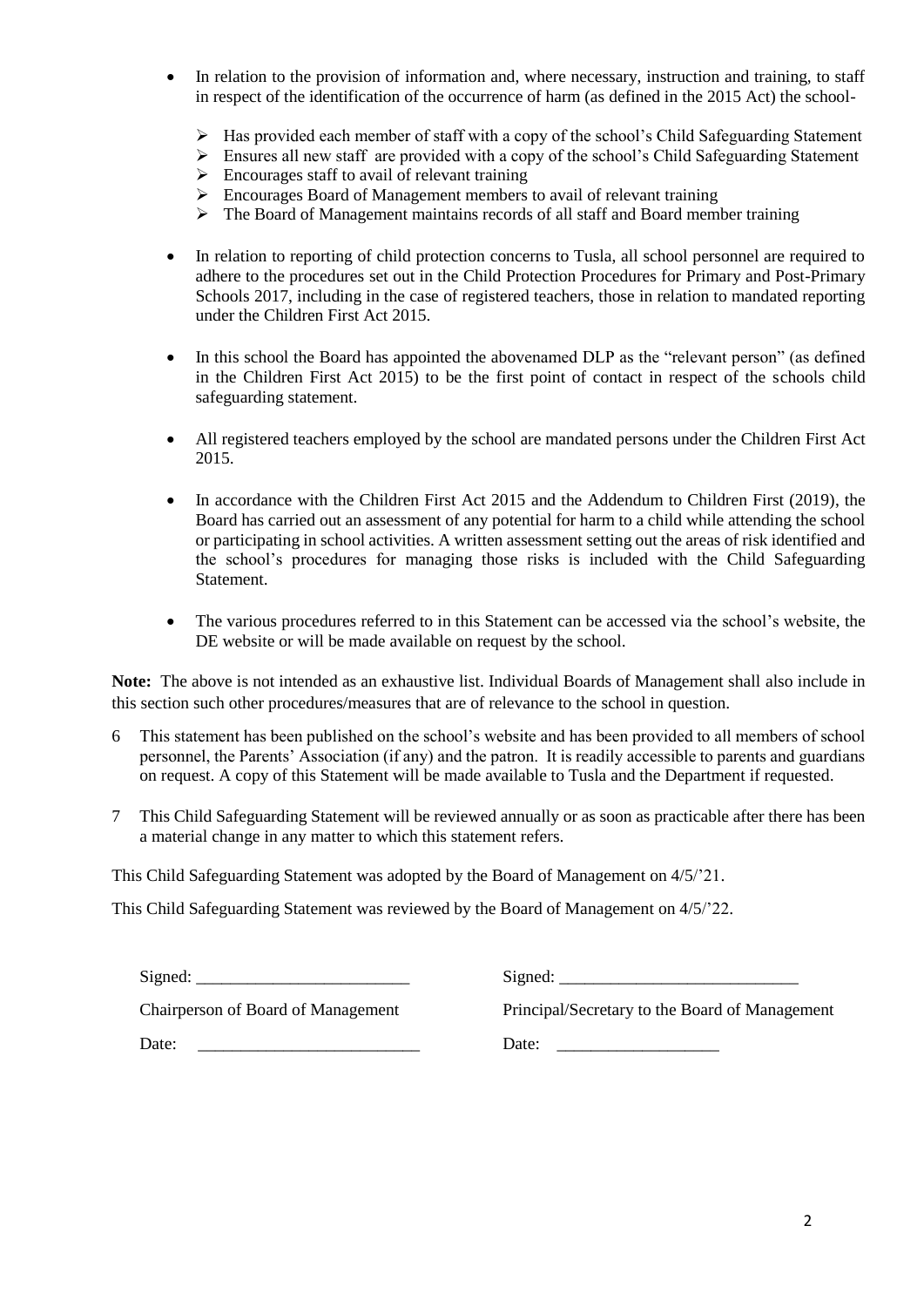# **Child Safeguarding Risk Assessment**

### **Written Assessment of Risk of Rosenallis NS**

In accordance with section 11 of the Children First Act 2015 and with the requirements of Chapter 8 of the *Child Protection Procedures for Primary and Post-Primary Schools 2017*, the following is the Written Risk Assessment of Rosenallis NS

### **1. List of school activities**

- 1. Arrival and Dismissal
- 2. Playtime
- 3. Cumann na mBunscol & other sporting events
- 4. School Outings
- 5. Classroom teaching
- 6. Teaching in the SEN setting
- 7. Swimming
- 8. Use of IT by Pupils

## **2. The school has identified the following risk of harm in respect of its activities -**

- 1. Supervision before and after school
- 2. Supervision during breaks
- 3. Outside personnel-need to be vetted
- 4. School tours-unknown persons, unknown place
- 5. Imitate care (children with SEN/ "accidents")
- 6. Use of IT
- 7. Role of parents/carers/teachers in changing rooms in swimming,GAA, Clubhouse etc
- 8. Visitors to the school
- 9. Situations where teachers/SNA find themselves in a 1:1 scenario
- 10.Altar Servers